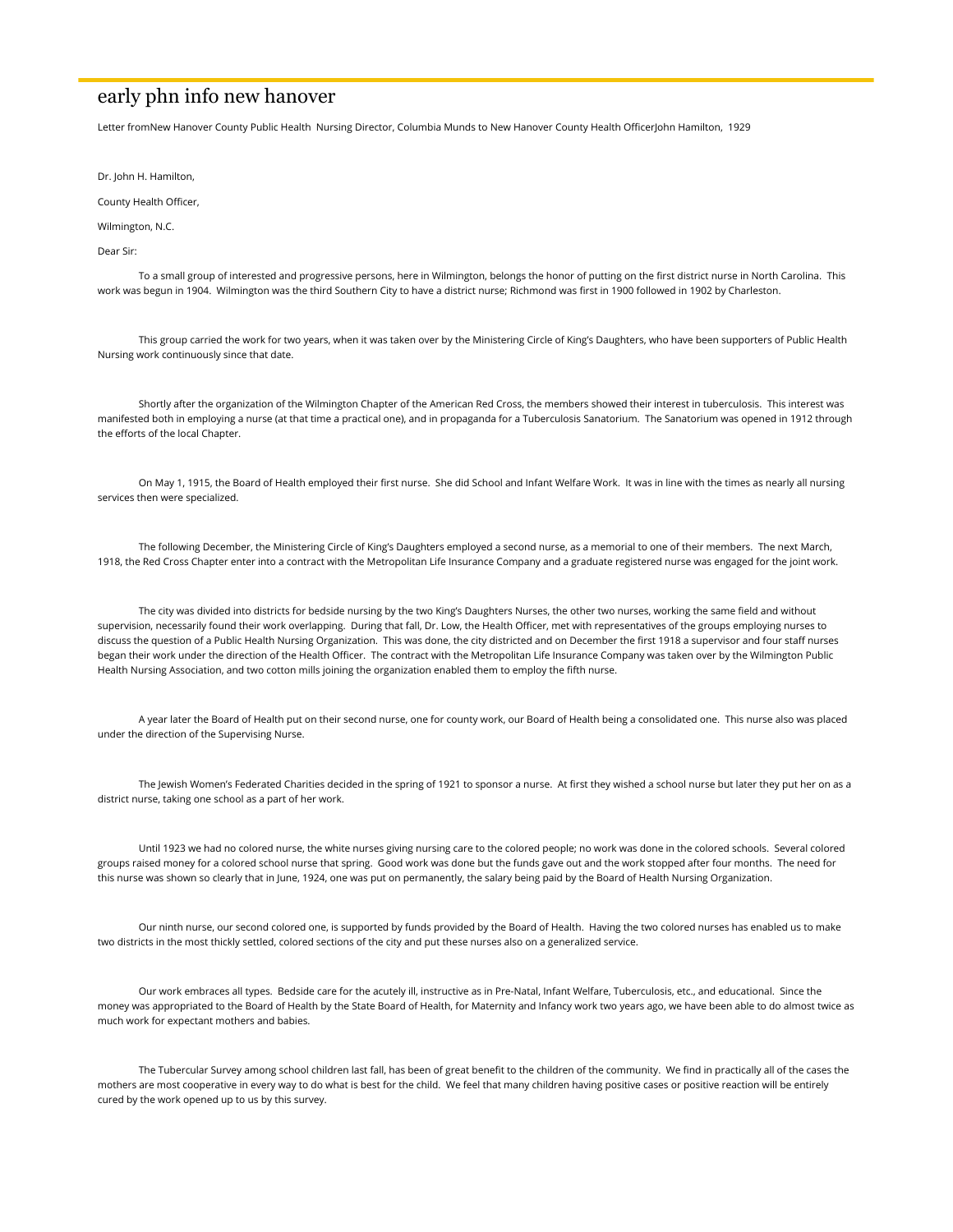We are, of course, looking forward to the time when our nursing force will be increased as there are many things we need and wish to do, among them more time for work in the schools, both white and colored, and a nurse is needed for the High School. At present through lack of personnel, we do no work in that large group of young people. There is also need for a colored County nurse as the nurse doing that work cannot do all that should be done.

 Figures are not, as a rule, entertaining reading. There is one comparison, however, we wish to make – the total number of Home visits in 1928 was over 21,000, 4,000 larger than the previous year, due to the influenza epidemic of the winter.

## Respectfully submitted,

### COLUMBIA MUNDS,

Supervising Nurse.

## WILMINGTON PUBLIC HEALTH NURSING ASSOCIATION REPORT

### FOR THE YEAR 1928

|                                                                 | Districts |           |      |              |                |                |                |              |      |                |
|-----------------------------------------------------------------|-----------|-----------|------|--------------|----------------|----------------|----------------|--------------|------|----------------|
|                                                                 | This Year | Last Year | Co.  | $\mathbf{1}$ | $\overline{2}$ | 3              | $\overline{4}$ | 5            | 6    | $\overline{7}$ |
| Old Patients                                                    | 5674      | 3681      | 723  | 611          | 679            | 546            | 591            | 753          | 873  | 898            |
| <b>New Patients</b>                                             | 4503      | 5140      | 369  | 448          | 733            | 417            | 615            | 839          | 602  | 480            |
| <b>Total No. Patients</b>                                       | 10177     | 8821      | 1092 | 1059         | 1412           | 963            | 1206           | 1592         | 1475 | 1378           |
| Home Visits                                                     |           |           |      |              |                |                |                |              |      |                |
| Tuberculosis Visits (Old<br>Patients)                           | 295       | 283       | 40   | 47           | 18             | $\overline{7}$ | 95             | ----         | 35   | 53             |
| <b>Tuberculosis Visits</b><br>(New Patients)                    | 107       | 75        | 13   | 25           | 20             | 6              | $\overline{4}$ | $\mathbf{1}$ | 12   | 26             |
| Anti-Partum Visits                                              | 1421      | 863       | 191  | 114          | 178            | 77             | 80             | 225          | 278  | 278            |
| Post-Partum Visits                                              | 807       | 646       | 97   | 91           | 134            | 55             | 55             | 126          | 115  | 134            |
| Infant Welfare Visits                                           | 4390      | 2625      | 603  | 390          | 664            | 394            | 393            | 533          | 737  | 676            |
| Pre-school visits                                               | 3504      | 2841      | 150  | 428          | 380            | 492            | 494            | 1115         | 251  | 194            |
| School child visits                                             | 4859      | 5204      | 242  | 565          | 764            | 484            | 617            | 1177         | 412  | 598            |
| <b>General Nursing Visits</b>                                   | 3888      | 2538      | 213  | 646          | 761            | 374            | 555            | 596          | 313  | 430            |
| <b>Instructive Visits</b>                                       | 1494      | 1490      | 95   | 235          | 270            | 191            | 186            | 200          | 132  | 185            |
| Social Service Visits                                           | 745       | 934       | 63   | 207          | 86             | 111            | 108            | 58           | 51   | 61             |
| <b>Total Home Visits</b>                                        | 21510     | 17497     | 1707 | 2748         | 3275           | 2191           | 2587           | 4031         | 2336 | 2635           |
| School Work                                                     |           |           |      |              |                |                |                |              |      |                |
| School Children Examined<br>for Communicable<br><b>Diseases</b> | 7384      | 5260      | 1735 | 119          | 1894           | 1576           | 321            | 752          | 493  | 494            |
| Nurses' Visits to Schools                                       | 610       | 443       | 140  | 75           | 68             | 65             | 47             | 66           | 62   | 87             |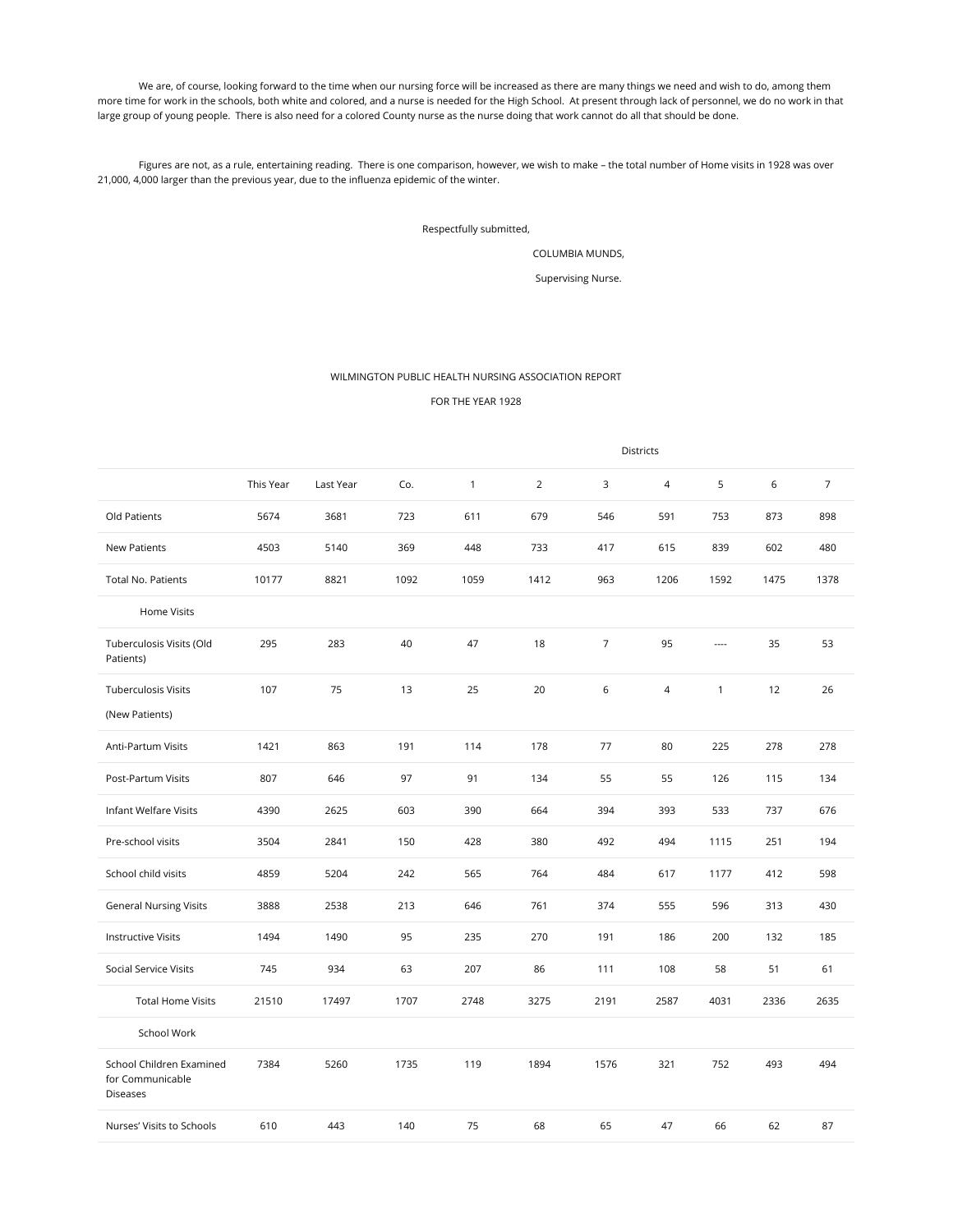| School Children Examined<br>to School       | 829                      | 1467                     | 39                       | 74                       | 191                      | 91                       | 85                       | 118                      | 143                      | 88                       |
|---------------------------------------------|--------------------------|--------------------------|--------------------------|--------------------------|--------------------------|--------------------------|--------------------------|--------------------------|--------------------------|--------------------------|
| School Children Referred<br>to Doctor       | 476                      | 1003                     | 40                       | 38                       | 94                       | 57                       | 46                       | 68                       | 60                       | 73                       |
| School Children Weighed<br>and Measured     | 9696                     | 2427                     | 1635                     | 846                      | 1478                     | 1091                     | 427                      | 138                      | 1307                     | 1511                     |
| Defects Corrected                           |                          |                          |                          |                          |                          |                          |                          |                          |                          |                          |
| <b>Tonsils and Adenoids</b>                 | 80                       | 67                       | $\overline{7}$           | 14                       | 10                       | 11                       | $10$                     | 17                       | 47                       | $\overline{4}$           |
| Eyes                                        | 10                       | 26                       | 2                        | $\overline{2}$           | $\mathbf{1}$             | $\overline{2}$           | 3                        | ---                      | ---                      | $\overline{\phantom{a}}$ |
| Teeth (1927 Dental Clinic)                  | 37                       | 1255                     | $\mathbf{1}$             | $\overline{\mathcal{L}}$ | 3                        | 21                       | 5                        | $\mathbf{3}$             | $\hspace{0.05cm} \cdots$ | $\overline{a}$           |
| All Other                                   | $\overline{2}$           | $\sqrt{4}$               | $\overline{\phantom{a}}$ | $\overline{\phantom{a}}$ | $\overline{2}$           | $\overline{\phantom{a}}$ | $\overline{\phantom{a}}$ | ---                      | $\overline{\phantom{a}}$ | $\overline{a}$           |
| <b>Total Defects Corrected</b>              | 129                      | 1332                     | 10                       | 20                       | 17                       | 33                       | 18                       | 20                       | $\overline{7}$           | $\overline{4}$           |
| Vaccinations                                |                          |                          |                          |                          |                          |                          |                          |                          |                          |                          |
| Smallpox                                    | 1403                     | 2240                     | $\overline{\phantom{a}}$ | $\ddot{\phantom{1}}$     | $\ddot{\phantom{1}}$     | ---                      | ---                      | ---                      | ---                      | ---                      |
| Typhoid                                     | 526                      | 586                      | $\overline{\phantom{a}}$ | $\overline{\phantom{a}}$ | $\overline{a}$           | ---                      | $\overline{\phantom{a}}$ | $\overline{\phantom{a}}$ | ---                      | $\overline{a}$           |
| Diphtheria Toxin-Anti-<br>Toxin             | 268                      | 244                      | $\overline{a}$           | $\overline{a}$           | $\overline{\phantom{a}}$ | $\overline{a}$           | $\overline{a}$           | $\overline{a}$           | ---                      | $\overline{a}$           |
| All others                                  | 35                       | 39                       | $\overline{a}$           | $\overline{a}$           | $\overline{a}$           | $\overline{a}$           | $\overline{a}$           | $\overline{a}$           | $\overline{a}$           | $\overline{a}$           |
| <b>Total Vaccinations</b>                   | 2235                     | 3109                     | $\overline{a}$           | $\overline{a}$           | $\overline{\phantom{a}}$ | $\overline{\phantom{a}}$ | $\overline{a}$           | $\overline{\phantom{a}}$ | $\overline{a}$           | $\overline{a}$           |
| Infant Welfare Work                         |                          |                          |                          |                          |                          |                          |                          |                          |                          |                          |
| Nurses' Visits to Clinic                    | 167                      | 167                      | 29                       | 19                       | 21                       | 26                       | 17                       | 25                       | 21                       | 9                        |
| Old Patients Taken to Baby<br>Clinic        | 190                      | 356                      | $\overline{\phantom{a}}$ | 30                       | 41                       | 35                       | 57                       | 23                       | 3                        | $\mathbf{1}$             |
| New Patients Taken to<br><b>Baby Clinic</b> | 113                      | 204                      | $\,$ 6 $\,$              | 22                       | 31                       | 19                       | 19                       | 14                       | $\overline{2}$           | $\overline{\phantom{a}}$ |
| Total                                       | 303                      | 560                      | 6                        | 52                       | 72                       | 54                       | 76                       | 37                       | 5                        | $\mathbf{1}$             |
| Milk Station                                |                          |                          |                          |                          |                          |                          |                          |                          |                          |                          |
| No. Feedings Made                           | $\overline{\phantom{a}}$ | $\overline{\phantom{a}}$ | $\overline{a}$           | $\overline{\phantom{a}}$ | $\overline{\phantom{a}}$ | ---                      | $\overline{a}$           | ---                      | ---                      | $\overline{a}$           |
| No. Babies Fed                              | ---                      | $\overline{a}$           | $\overline{a}$           | $\overline{a}$           | $\overline{a}$           | $\overline{a}$           | ---                      | $\overline{a}$           | ---                      | $\overline{a}$           |

COLUMBIA MUNDS, R.N.,

Supervising Nurse.

Wilmington Chapter of Red Cross